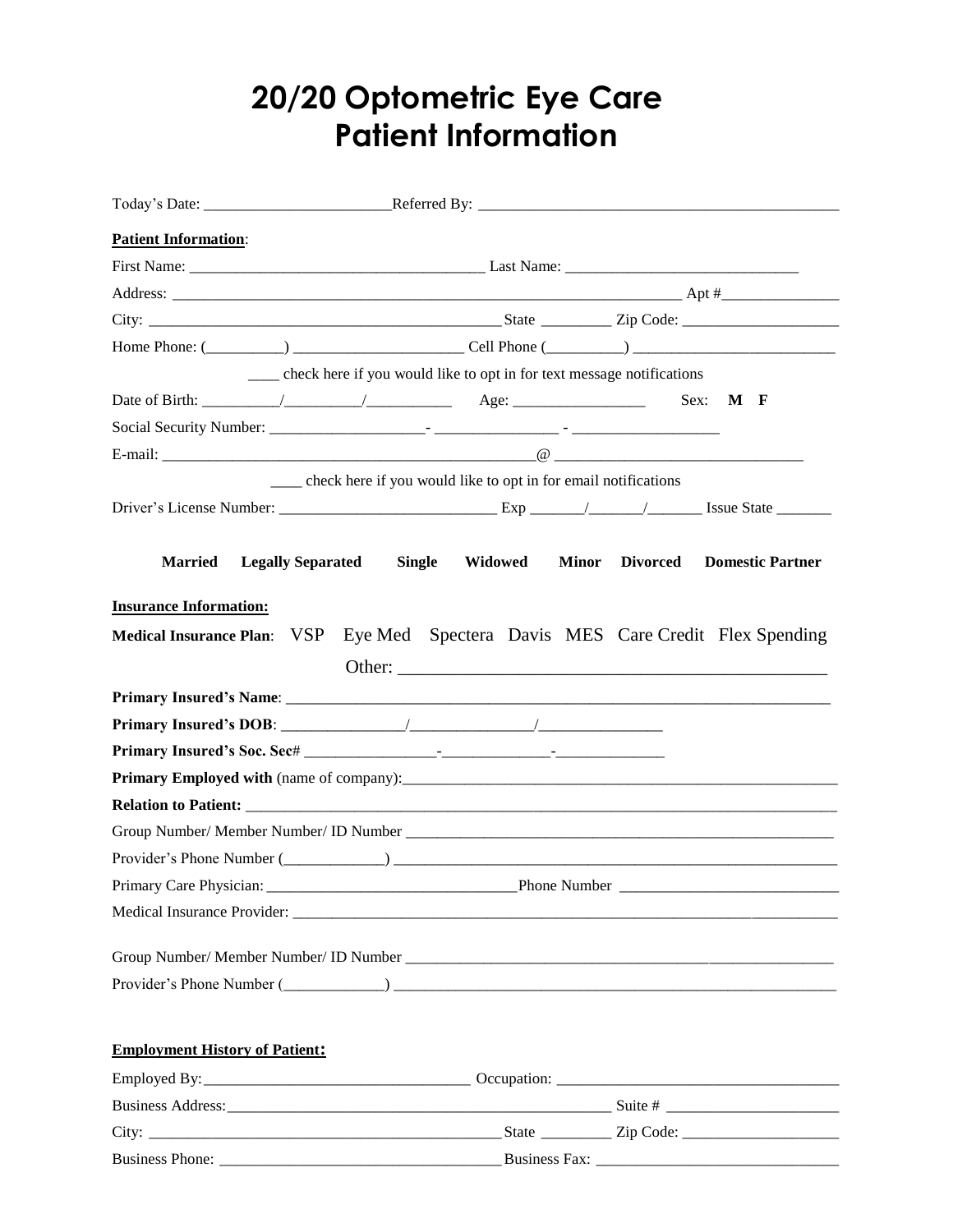## **20/20 Optometric Eye Care Health Questionnaire**

| <b>Emergency Contact:</b>                                                                                                                                                                                                                                                                                                                                                                                     |                   |                                                                                   |  |
|---------------------------------------------------------------------------------------------------------------------------------------------------------------------------------------------------------------------------------------------------------------------------------------------------------------------------------------------------------------------------------------------------------------|-------------------|-----------------------------------------------------------------------------------|--|
|                                                                                                                                                                                                                                                                                                                                                                                                               |                   |                                                                                   |  |
|                                                                                                                                                                                                                                                                                                                                                                                                               |                   |                                                                                   |  |
|                                                                                                                                                                                                                                                                                                                                                                                                               |                   |                                                                                   |  |
|                                                                                                                                                                                                                                                                                                                                                                                                               |                   |                                                                                   |  |
| Do you have?<br>(Place a check in the box near any health problems you may have)<br><b>__________ High Blood Pressure</b><br>______Diabetes<br>Sjogren's<br>Systemic Lupus<br>______Psoriasis<br><b>Auto Immune Disease</b><br>Depression<br>______Thyroid Disease<br><b>Herpes</b>                                                                                                                           |                   | <b>Example 2 Reference And Arthritis</b><br>__________ Colitis<br>Crohn's Disease |  |
| Do you have any other medical conditions?                                                                                                                                                                                                                                                                                                                                                                     |                   |                                                                                   |  |
| Are you Pregnant? $Y \t N$                                                                                                                                                                                                                                                                                                                                                                                    | Nursing? $Y \t N$ |                                                                                   |  |
| Have you seen any FLASHES or FLOATERS in your vision? $Y \ N$ Circle which one: Flashes Floaters<br>Have your pupils ever been dilated? Yes No When: ________________________________                                                                                                                                                                                                                         |                   |                                                                                   |  |
| Have you had any eye surgery?  Yes  No  When: ___________________________________                                                                                                                                                                                                                                                                                                                             |                   |                                                                                   |  |
| Are you taking any <b>medication/vitamins/eye drops</b> ?                                                                                                                                                                                                                                                                                                                                                     |                   |                                                                                   |  |
|                                                                                                                                                                                                                                                                                                                                                                                                               |                   |                                                                                   |  |
| Are you wearing contact lenses now? $Y \ N$ If yes, what kind? Hard (RGP) or Soft?                                                                                                                                                                                                                                                                                                                            |                   |                                                                                   |  |
|                                                                                                                                                                                                                                                                                                                                                                                                               |                   |                                                                                   |  |
|                                                                                                                                                                                                                                                                                                                                                                                                               |                   |                                                                                   |  |
| Do you sleep with your contact lenses on? $Y \times N$                                                                                                                                                                                                                                                                                                                                                        |                   |                                                                                   |  |
|                                                                                                                                                                                                                                                                                                                                                                                                               |                   |                                                                                   |  |
|                                                                                                                                                                                                                                                                                                                                                                                                               |                   |                                                                                   |  |
| I agree to pay in full for services rendered or materials purchased in case my insurance company denies<br>coverage. I authorize the payment of medical benefits to the physician or supplier for the services rendered.<br>I authorize the release of any medical or other information necessary to process the claim. I also request<br>payment of government benefits to the party who accepts assignment. |                   |                                                                                   |  |
|                                                                                                                                                                                                                                                                                                                                                                                                               |                   |                                                                                   |  |
|                                                                                                                                                                                                                                                                                                                                                                                                               |                   |                                                                                   |  |